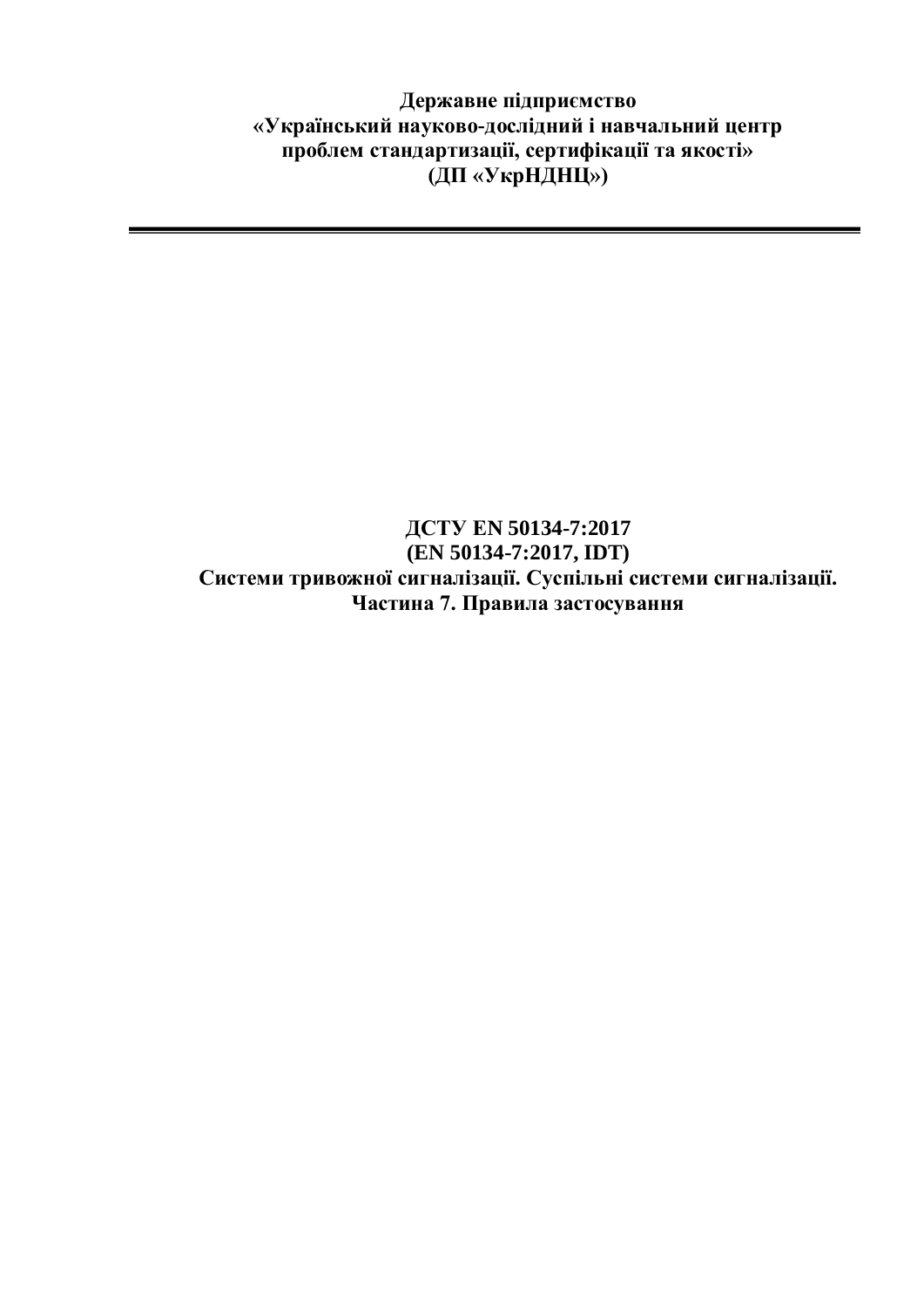EN 50134-7:2017 Alarm systems — Social alarm systems — Part 7: Application guidelines

Прийнято як національний стандарт методом підтвердження за позначенням ДСТУ ЕN 50134-7:2017 Системи тривожної сигналізації. Суспільні системи сигналізації. Частина 7. Правила застосування

Наказ від 31.07.2017 № 201

Чинний від 1 серпня 2017 року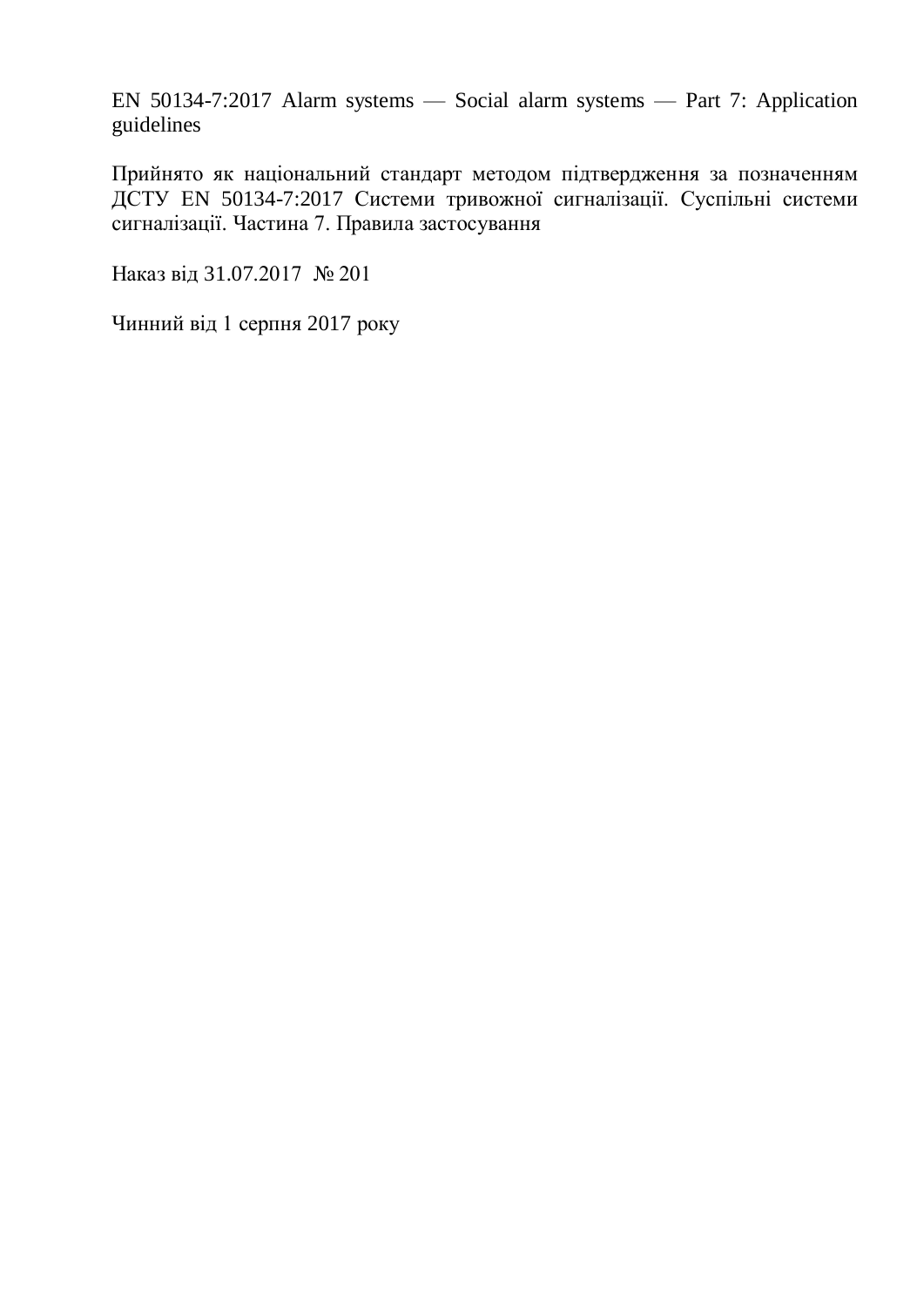## **CONTENTS**

European foreword Introduction 1 Scope 2 Normative references 3 Terms and definitions 4 General requirements 5 Marketing 6 Sale and referral 7 Assessment 8 Installation 9 Alarm monitoring 9.1 General call handling arrangements 9.2 Operational procedures 9.3 Personal receiver 9.4 Alarm receiving service 9.5 Buildings used for alarm receiving services 9.6 Testing of alarm receiving service equipment 10 Response arrangements 10.1 General requirements 10.2 Unplanned visits to the user 10.3 Planned visits to the user 11 Operational records 12 Service and maintenance 13 Risk management 14 Service development and improvement 15 Workforce 15.1 Recruitment 15.2 Training needs

## **SCOPE**

This standard applies to the delivery of social alarms services by organisations, whether through the use of paid or voluntary staff. It does not apply to the use of social alarm systems to enhance informal arrangements between an individual and their close friends and family for the provision of assistance, although it may provide advice on the issues that such individuals may need to consider.

This standard specifies requirements for social alarm service providers for effective and efficient management, policy and procedures for:

- a) general requirements;
- b) marketing;
- c) sale and referral;